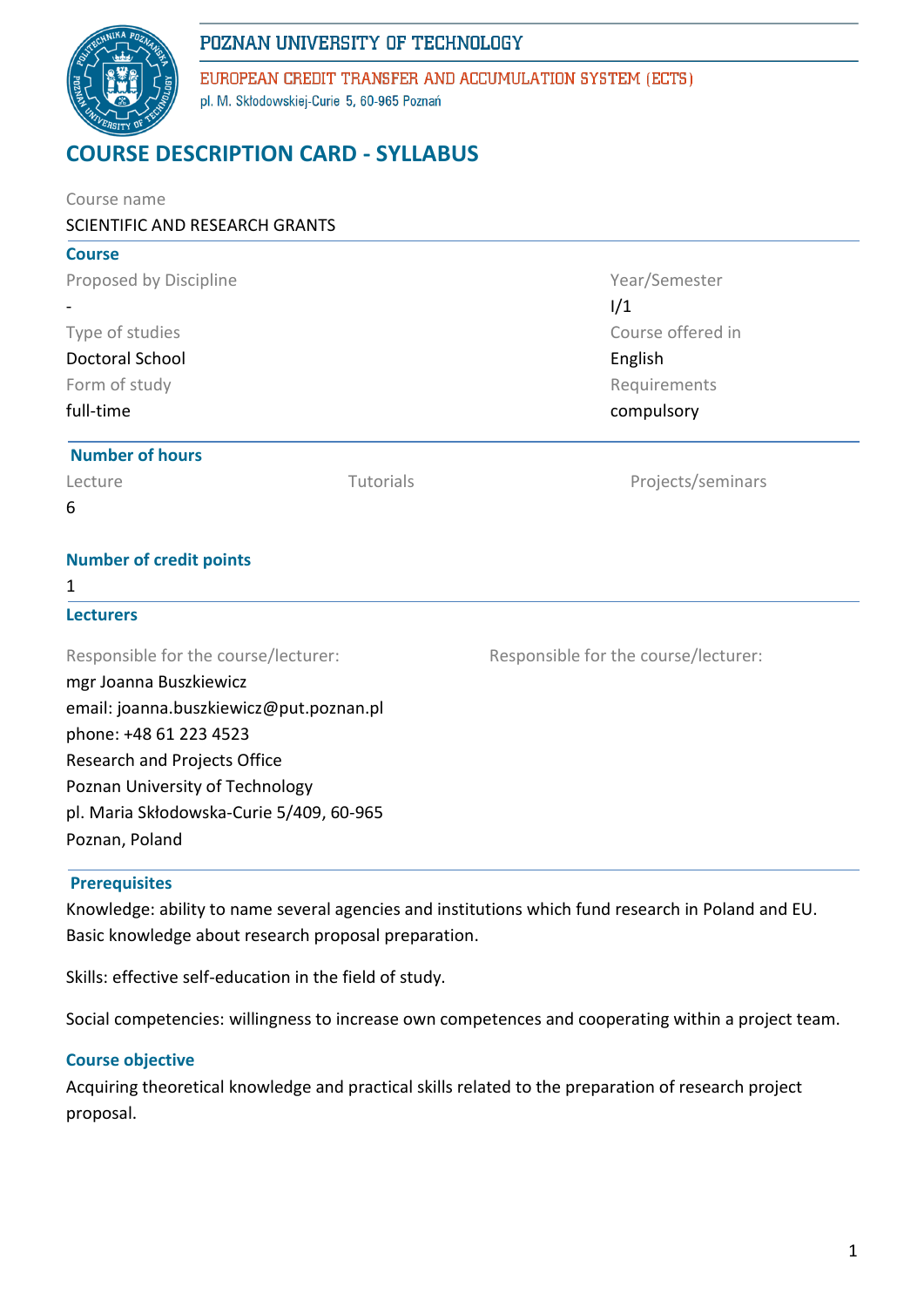

## POZNAN UNIVERSITY OF TECHNOLOGY

EUROPEAN CREDIT TRANSFER AND ACCUMULATION SYSTEM (ECTS) pl. M. Skłodowskiej-Curie 5, 60-965 Poznań

## **Course-related learning outcomes**

#### Knowledge

A PhD student who graduated from doctoral school knows and understands:

1) principles of publication of research work results, including regulations of the open access mode, [P8S\_WG/SzD\_W04]

2) economic, legal, ethical and other important conditions of research work. [P8S\_WK/SzD\_W06]

## Skills

A PhD student who graduated from doctoral school can:

1) plan and realize individual and team research projects, also in international environment,

[P8S\_UK/SzD\_U09]

2) plan and pursue scientific self-development and to be able to inspire and organize the development of others. [P8S\_UK/SzD\_U010]

### Social competences

A PhD student who graduated from doctoral school is ready to:

1) critically assess the achievements within a given scientific discipline, [P8S\_KK/SzD\_K01]

2) maintain and develop the ethos of research and creative communities, including conducting independent scientific activity. [P8S\_KR/SzD\_K07]

### **Methods for verifying learning outcomes and assessment criteria**

Learning outcomes presented above are verified as follows:

| PQF code  | Methods for verification of learning outcomes                                                                | Assessment criteria                                                 |
|-----------|--------------------------------------------------------------------------------------------------------------|---------------------------------------------------------------------|
| W04, W06  | Test on the issues discussed in the course - 10 questions:<br>multiple choice, true or false                 | Correct answer to 10<br>questions                                   |
| U09, U010 | Exercise: preparation of certain elements of the research<br>proposal (topic, research team, budget)         | Compliance with the<br>formal requirements of<br>the PRELUDIUM call |
| K01, K07  | Exercise: matching the call presented in the course to the<br>researcher and his/her scientific achievements | Correct answer                                                      |

#### **Programme content**

1. Overview of available sources of funding for research projects and stipends (Basic research and applied research – differences. National Science Center, Poland – program offer. The National Centre for Research and Development – program offer. Foundation for Polish Science – program offer. Polish National Agency for Academic Exchange – program offer. The European Commission – Horizon 2020 – program offer. Assessment of own achievements based on available programs).

2. Defining the overall scope of the project (Formulating of project objectives and research hypotheses. Verification of owned resources. Building a project team and a consortium).